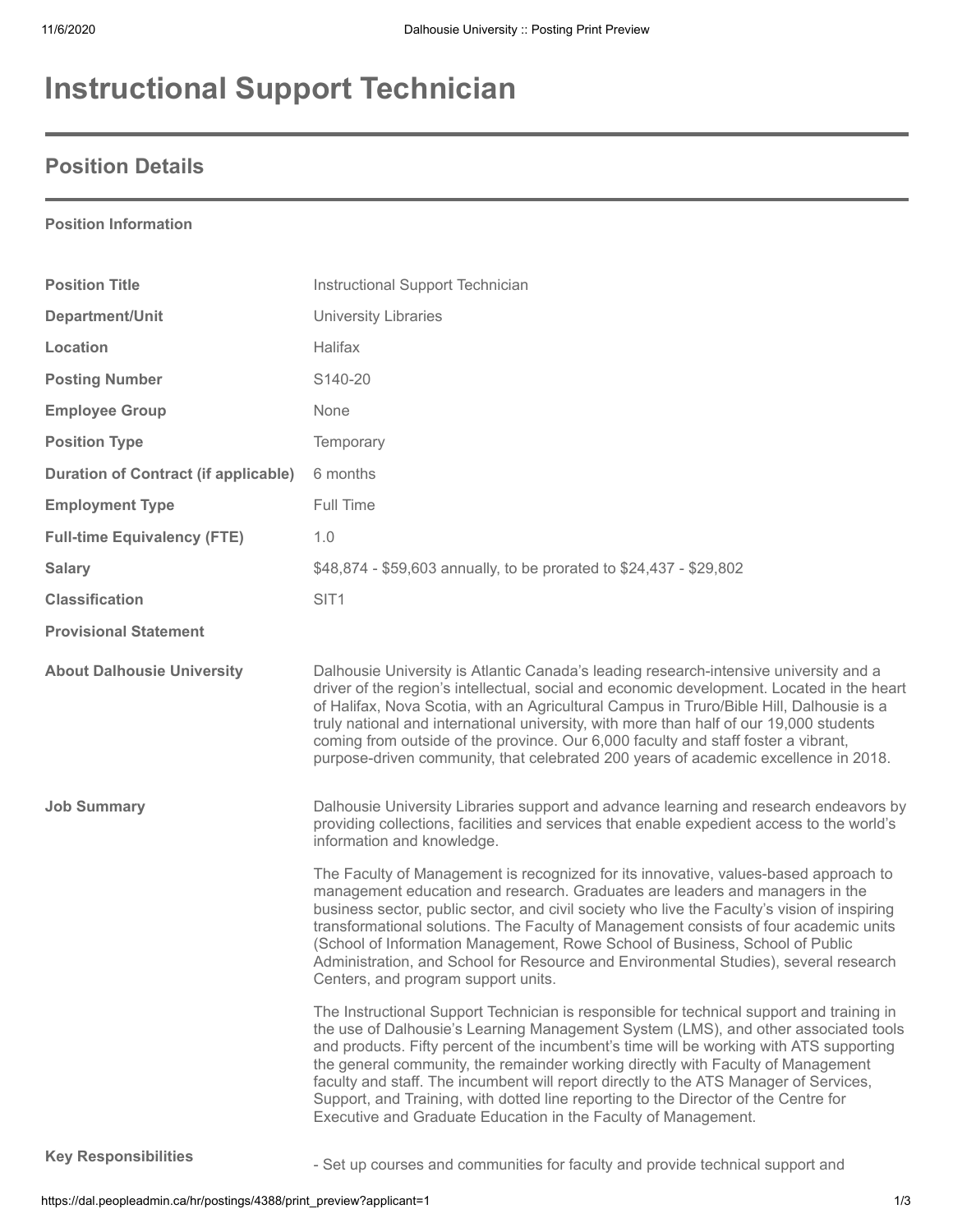| 11/6/2020 | Dalhousie University :: Posting Print Preview |
|-----------|-----------------------------------------------|
|           |                                               |

|                                          | troubleshooting for course designers when using tools in the Learning Management<br>System (LMS) and other supported products.                                                                                                                                                                                                                                                                                                                                                                                                                                                                                                                                                                                                                                                                                                                                                                                                                         |
|------------------------------------------|--------------------------------------------------------------------------------------------------------------------------------------------------------------------------------------------------------------------------------------------------------------------------------------------------------------------------------------------------------------------------------------------------------------------------------------------------------------------------------------------------------------------------------------------------------------------------------------------------------------------------------------------------------------------------------------------------------------------------------------------------------------------------------------------------------------------------------------------------------------------------------------------------------------------------------------------------------|
|                                          | - Review and respond to questions posted in the ticket system, via phone, or in person<br>in a timely manner. Prioritize requests according to service standards.                                                                                                                                                                                                                                                                                                                                                                                                                                                                                                                                                                                                                                                                                                                                                                                      |
|                                          | - Meet with faculty to assist with the posting of materials within courses, and to problem<br>solve challenges that faculty experience with the use of individual tools.                                                                                                                                                                                                                                                                                                                                                                                                                                                                                                                                                                                                                                                                                                                                                                               |
|                                          | - Test the use of various tools and research problems that users experience in order to<br>resolve issues encountered while using the supported tools.                                                                                                                                                                                                                                                                                                                                                                                                                                                                                                                                                                                                                                                                                                                                                                                                 |
|                                          | - Recommend design alternatives based on faculty preferences.                                                                                                                                                                                                                                                                                                                                                                                                                                                                                                                                                                                                                                                                                                                                                                                                                                                                                          |
|                                          | - Provide training to the Dalhousie community on instructional applications licensed and<br>supported by Instructional Technologies.                                                                                                                                                                                                                                                                                                                                                                                                                                                                                                                                                                                                                                                                                                                                                                                                                   |
| <b>Note</b>                              |                                                                                                                                                                                                                                                                                                                                                                                                                                                                                                                                                                                                                                                                                                                                                                                                                                                                                                                                                        |
| <b>Qualifications</b>                    | Undergraduate degree in Computer Science with a focus on educational technology<br>along with three years' experience in educational technology, online education in higher<br>education and teaching (or an equivalent combination of training and experience) is<br>required. Must demonstrate in-depth knowledge of Windows, Mac, and mobile operating<br>systems as well as different browsers and browser plug-ins. Strong communication and<br>interpersonal skills are required to work with individuals at all levels within the<br>organization. The incumbent must demonstrate strong problem-solving skills and the<br>ability to work independently with minimal supervision. Ability to contribute to a team<br>dynamic in a fast-paced work environment. Ability to prioritize work to meet tight<br>deadlines. Experience in Learning Management Systems products is essential. Basic<br>knowledge of instructional design is an asset. |
| <b>Job Competencies</b>                  |                                                                                                                                                                                                                                                                                                                                                                                                                                                                                                                                                                                                                                                                                                                                                                                                                                                                                                                                                        |
| <b>Additional Information</b>            |                                                                                                                                                                                                                                                                                                                                                                                                                                                                                                                                                                                                                                                                                                                                                                                                                                                                                                                                                        |
| <b>Application Consideration</b>         | Applications from university employees and external candidates are given concurrent<br>consideration. Among short listed candidates, university employees will be given special<br>consideration.                                                                                                                                                                                                                                                                                                                                                                                                                                                                                                                                                                                                                                                                                                                                                      |
|                                          | We thank all applicants for their interest, however, only candidates selected for an<br>interview will be contacted.                                                                                                                                                                                                                                                                                                                                                                                                                                                                                                                                                                                                                                                                                                                                                                                                                                   |
| <b>Diversity Statement</b>               | Dalhousie University is committed to fostering a collegial culture grounded in diversity<br>and inclusiveness. The university encourages applications from Indigenous persons,<br>persons with a disability, racially visible persons, women, persons of a minority sexual<br>orientation and/or gender identity, and all candidates who would contribute to the<br>diversity of our community. For more information, please visit<br>www.dal.ca/hiringfordiversity.                                                                                                                                                                                                                                                                                                                                                                                                                                                                                   |
| <b>Posting Detail Information</b>        |                                                                                                                                                                                                                                                                                                                                                                                                                                                                                                                                                                                                                                                                                                                                                                                                                                                                                                                                                        |
| <b>Number of Vacancies</b>               | 1                                                                                                                                                                                                                                                                                                                                                                                                                                                                                                                                                                                                                                                                                                                                                                                                                                                                                                                                                      |
| <b>Open Date</b>                         | 11/06/2020                                                                                                                                                                                                                                                                                                                                                                                                                                                                                                                                                                                                                                                                                                                                                                                                                                                                                                                                             |
| <b>Close Date</b>                        | 11/23/2020                                                                                                                                                                                                                                                                                                                                                                                                                                                                                                                                                                                                                                                                                                                                                                                                                                                                                                                                             |
| <b>Open Until Filled</b>                 | <b>No</b>                                                                                                                                                                                                                                                                                                                                                                                                                                                                                                                                                                                                                                                                                                                                                                                                                                                                                                                                              |
| <b>Special Instructions to Applicant</b> |                                                                                                                                                                                                                                                                                                                                                                                                                                                                                                                                                                                                                                                                                                                                                                                                                                                                                                                                                        |
| <b>Quick Link for Direct Access to</b>   | http://dal.peopleadmin.ca/postings/4388                                                                                                                                                                                                                                                                                                                                                                                                                                                                                                                                                                                                                                                                                                                                                                                                                                                                                                                |

**Posting**